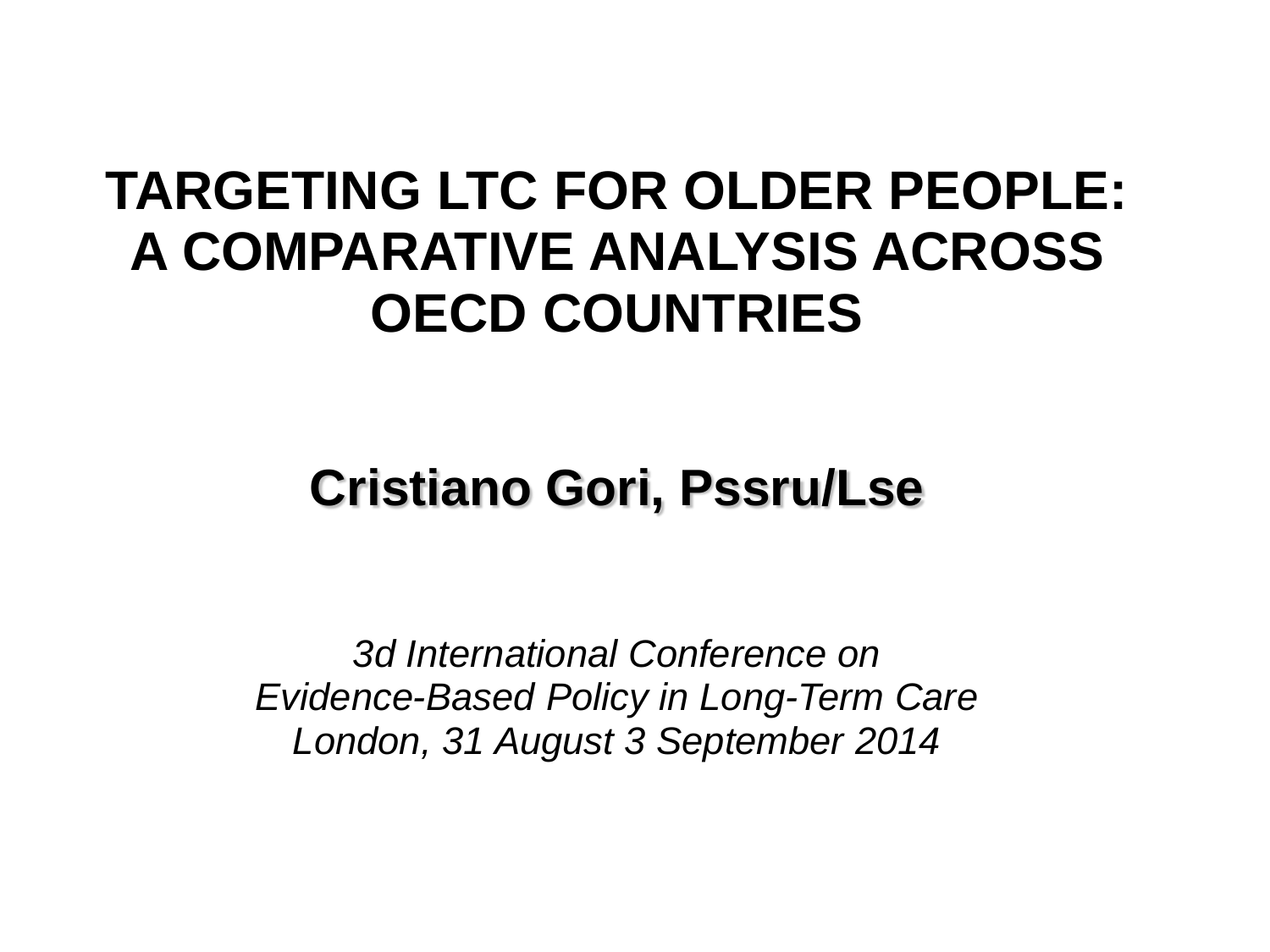# *REFERENCE*

Gori, C., Barbabella, F., Campbell, J., Ikegami, N., D'Amico, F., Holder, H., Ishibashi, T., Johansson, L., Komisar, K., Theobald, H. *How different countries allocate Ltc benefits to users: changes over time* 

### In

Fernandez, J.L., Gori, C., Wittenberg R. (eds) *Ltc reforms in Oecd countries: successes and failures* Bristol, Policy Press, forthcoming in 2015

I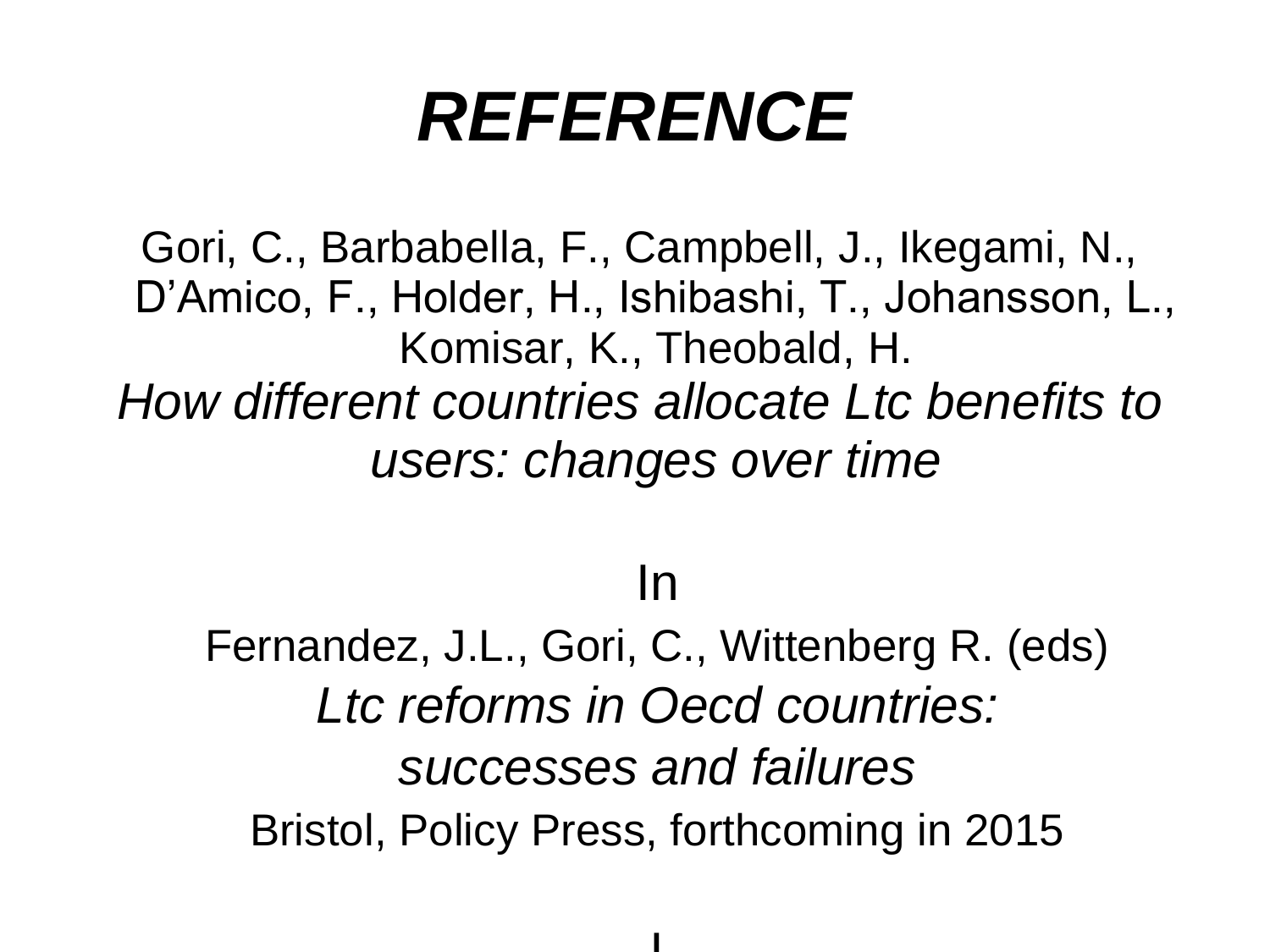## *TOPIC*

Allocation of public care LTC inputs among older people

= how LTC publicly-funded services and benefits are distributed among people aged 65 and over

#### *DIMENSIONS* - Coverage - Intensity - Care package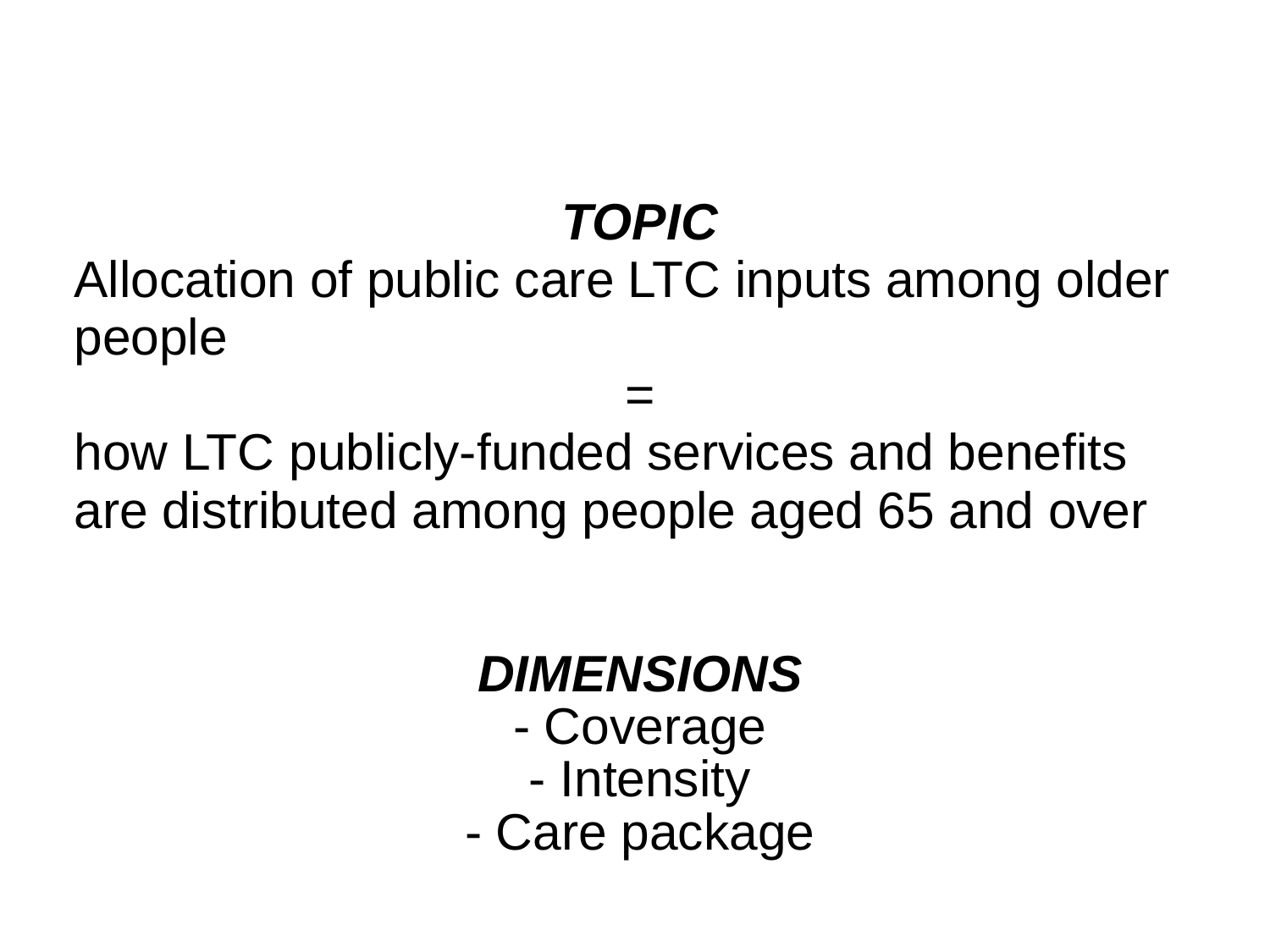## *COVERAGE*

| <b>Dimension</b>                                     | <b>Sub-dimensions</b>                                                                         | <b>Indicators</b>                           |
|------------------------------------------------------|-----------------------------------------------------------------------------------------------|---------------------------------------------|
|                                                      |                                                                                               |                                             |
| Coverage<br>older<br>people<br>receiving care inputs | Home care<br>The percentage of The percentage of older people<br>receiving home care          | $\%$<br>of users<br>among<br>population 65+ |
|                                                      | <b>Institutions</b><br>The percentage of older people<br>living in residential care settings. | %<br>of users<br>among<br>population 65+    |
|                                                      | Cash<br>The percentage of older people<br>receiving cash benefits.                            | %<br>of<br>users<br>among<br>population 65+ |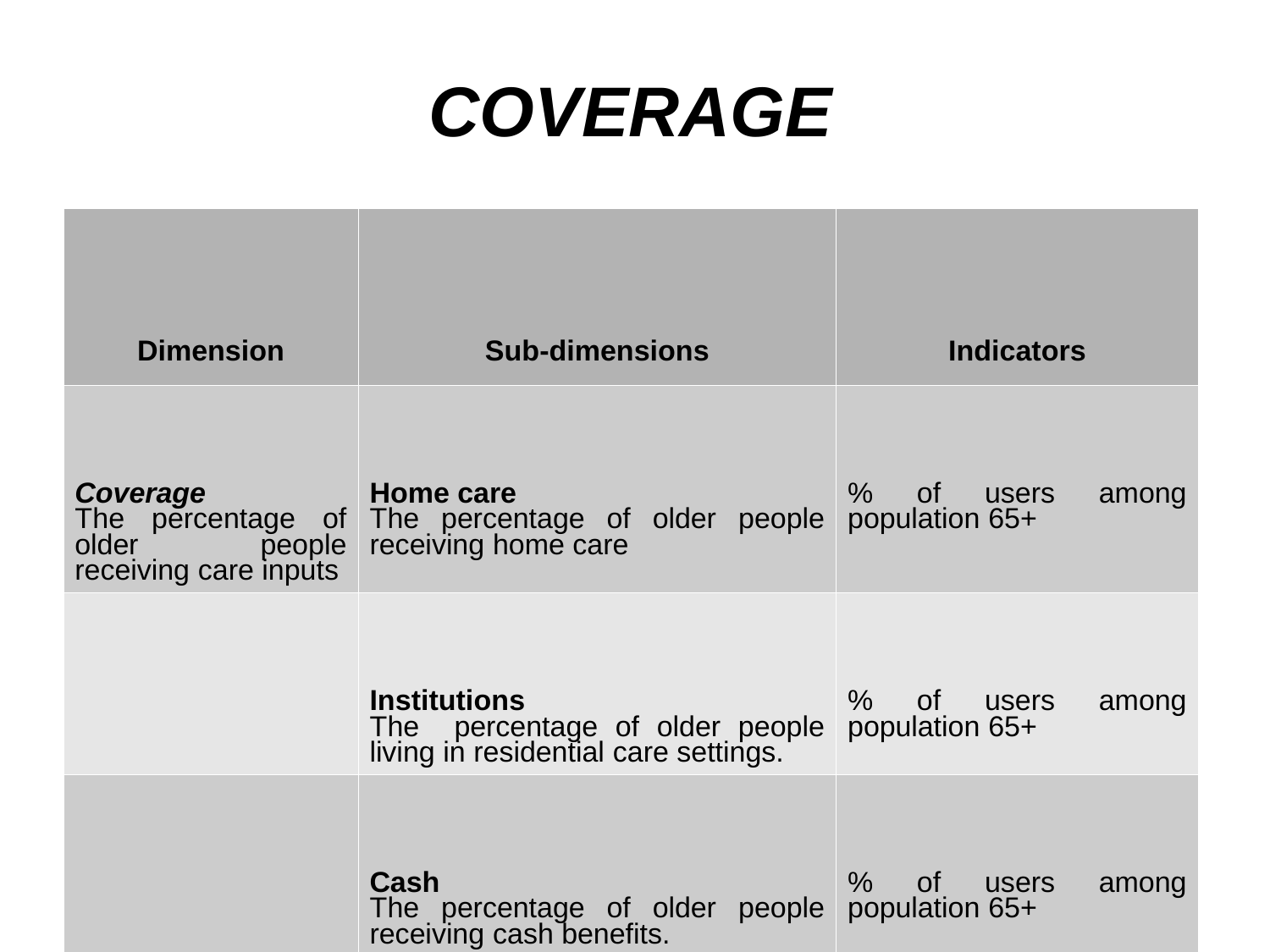# *INTENSITY*

| <b>Dimensions</b>                                                   | <b>Sub-dimensions</b>                                                                       | <b>Indicators</b>                                                                                                                     |
|---------------------------------------------------------------------|---------------------------------------------------------------------------------------------|---------------------------------------------------------------------------------------------------------------------------------------|
| <b>Intensity</b><br>The amount of care inputs<br>for users provided | Home care<br>The amount of care inputs<br>of home care per user<br>provided                 | -number of periodical visits,<br>-mean periodical unit cost -<br>percentage receiving at<br>least moderate intensity of<br>home care. |
|                                                                     | <b>Institutions</b><br>The amount of care inputs<br>of residential are per user<br>provided | Mean monthly/yearly unit<br>cost (net inflation rate,<br>national currency)                                                           |
|                                                                     | Cash<br>The amount of cash per<br>user provided                                             | Monthly amount per<br>recipient (net inflation rate,<br>national currency)                                                            |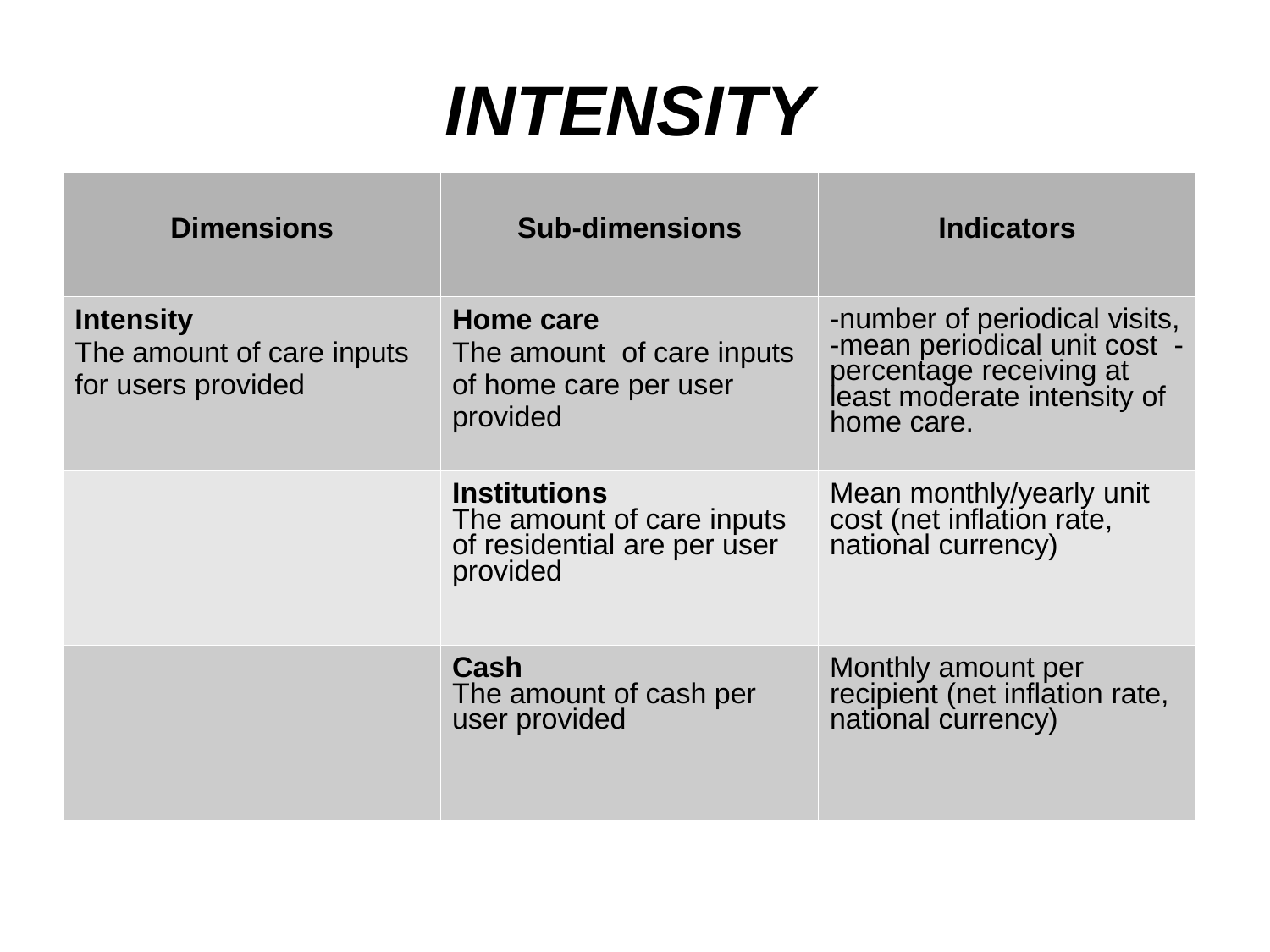# *CARE PACKAGE*

| <b>Dimension</b>                                                                             | <b>Sub-dimensions</b>                                                                                                                                                            | <b>Indicators</b>                                |  |
|----------------------------------------------------------------------------------------------|----------------------------------------------------------------------------------------------------------------------------------------------------------------------------------|--------------------------------------------------|--|
| <b>Care Package</b><br>The mix of services<br>and/or benefits<br>provided to older<br>people | Home care vs. Institutions<br>The proportion between the coverage (% users 65+) of coverage of home care and the the different services coverage of Institutions                 | Ratio<br>between<br>the                          |  |
|                                                                                              | <b>Cash benefits vs. Services in- Ratio</b><br>kind<br>proportion between the the different services<br>The<br>coverage of cash benefits and the<br>coverage of services in-kind | between<br>the<br>coverage $(\%$ users $65+)$ of |  |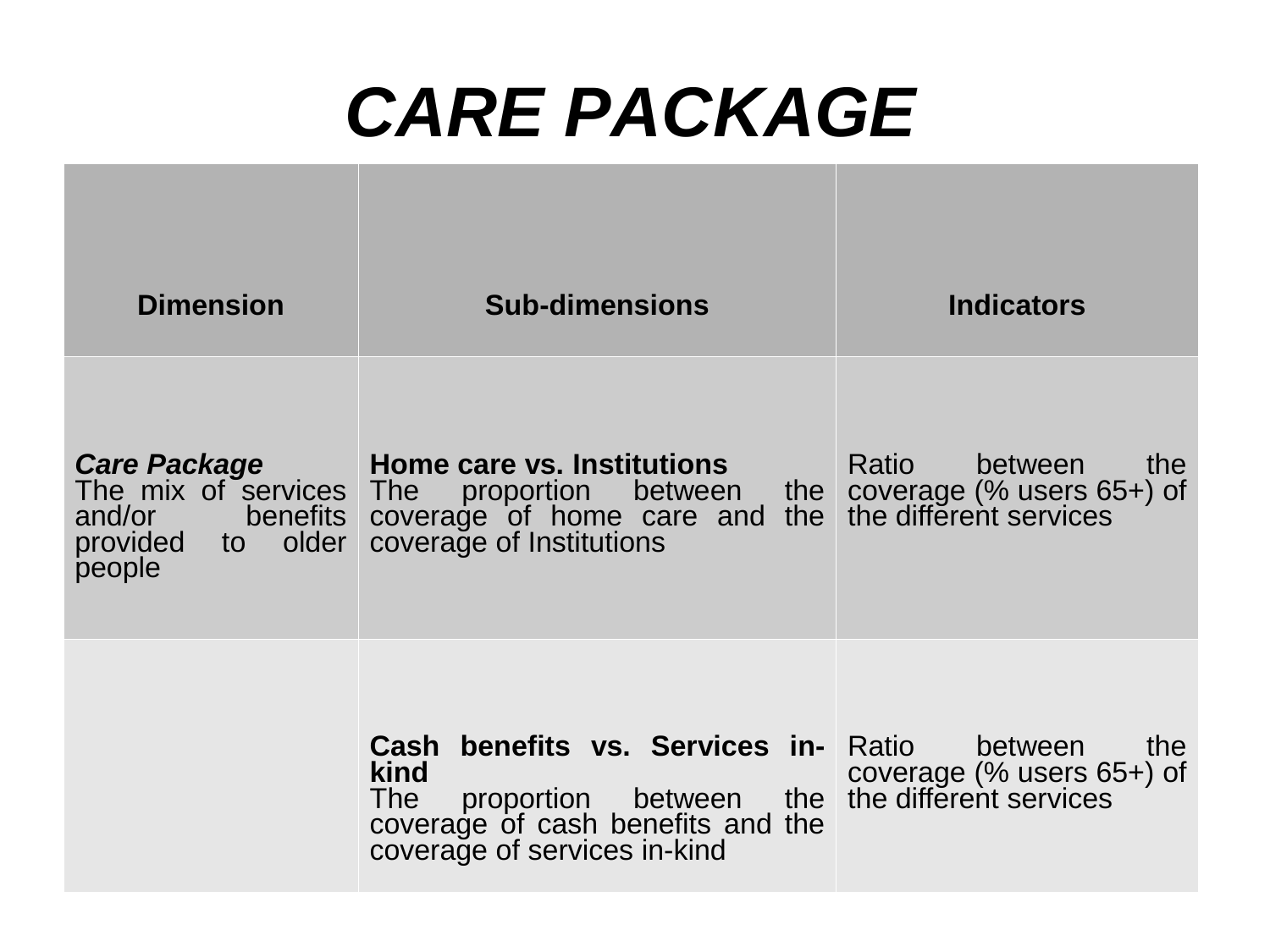### *RESEARCH QUESTION*

How did resources' allocation change over the last 20 years or so?

### *COUNTRIES CONSIDERED*

England, Germany, Italy, Japan, Sweden, US

### *DATA SOURCES*

National datasets analyzed by national experts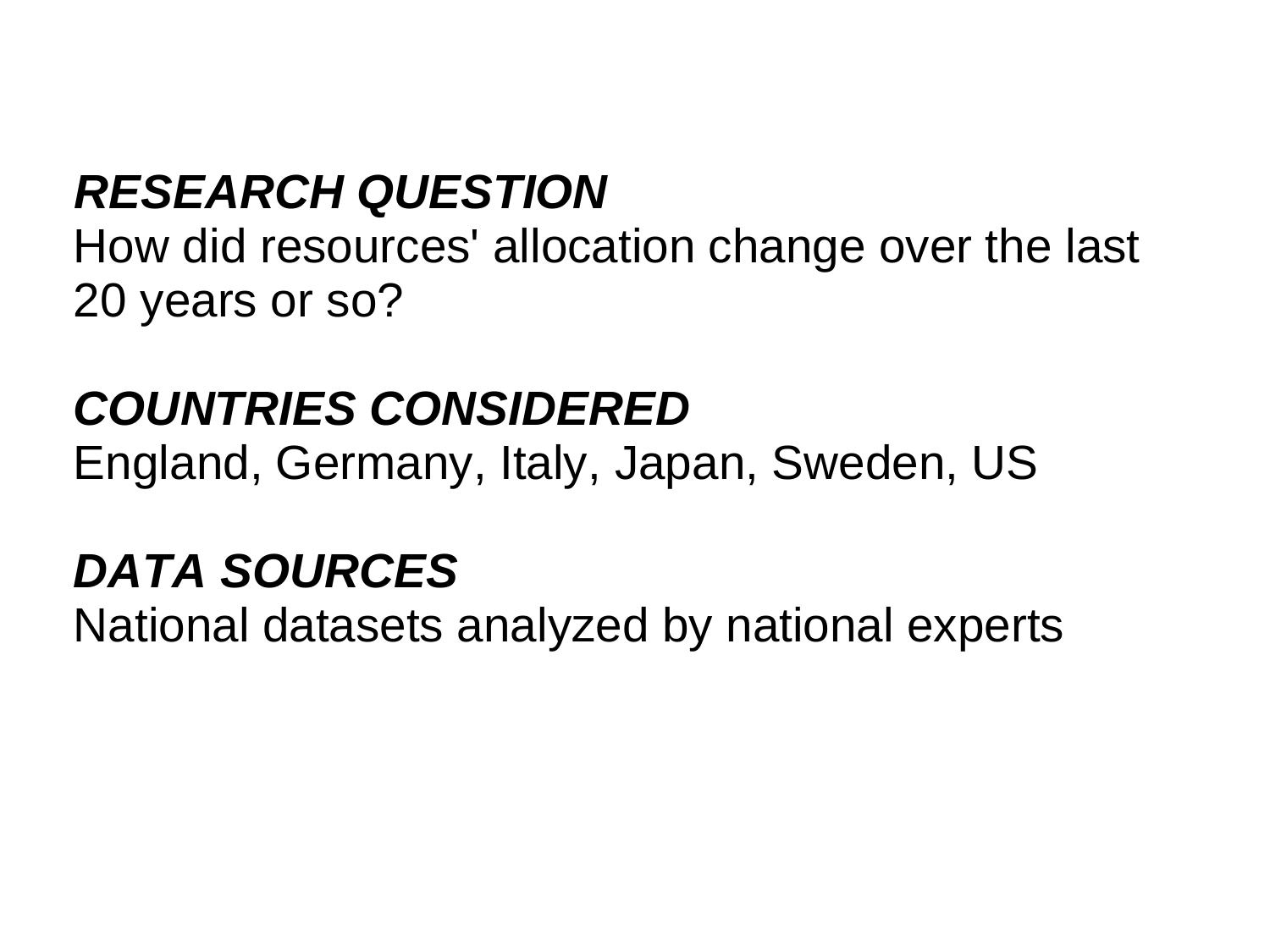#### **Characteristics of the selected countries at the present time, Source: our elaboration from Colombo et al. (2011)**

|                            | <b>England</b>         | <b>Italy</b>     | <b>Germany</b>                                         | Japan                                                  | <b>Sweden</b>                                          | <b>United</b><br><b>States</b> |
|----------------------------|------------------------|------------------|--------------------------------------------------------|--------------------------------------------------------|--------------------------------------------------------|--------------------------------|
| Eligibility to<br>coverage | <b>Mixed</b><br>system | Mixed<br>system  | Universal<br>coverage<br>within a<br>single<br>program | Universal<br>coverage<br>within a<br>single<br>program | Universal<br>coverage<br>within a<br>single<br>program | Means-<br>tested<br>system     |
| <b>HCBS</b>                | Low<br>provision       | Low<br>provision | Medium<br>provision                                    | High<br>provision                                      | Medium-to-<br>high<br>provision                        | Low<br>provision               |
| <b>Institutional</b>       | Low<br>provision       | Low<br>provision | Medium-to-<br>high<br>provision                        | High<br>provision                                      | High<br>provision                                      | Low<br>provision               |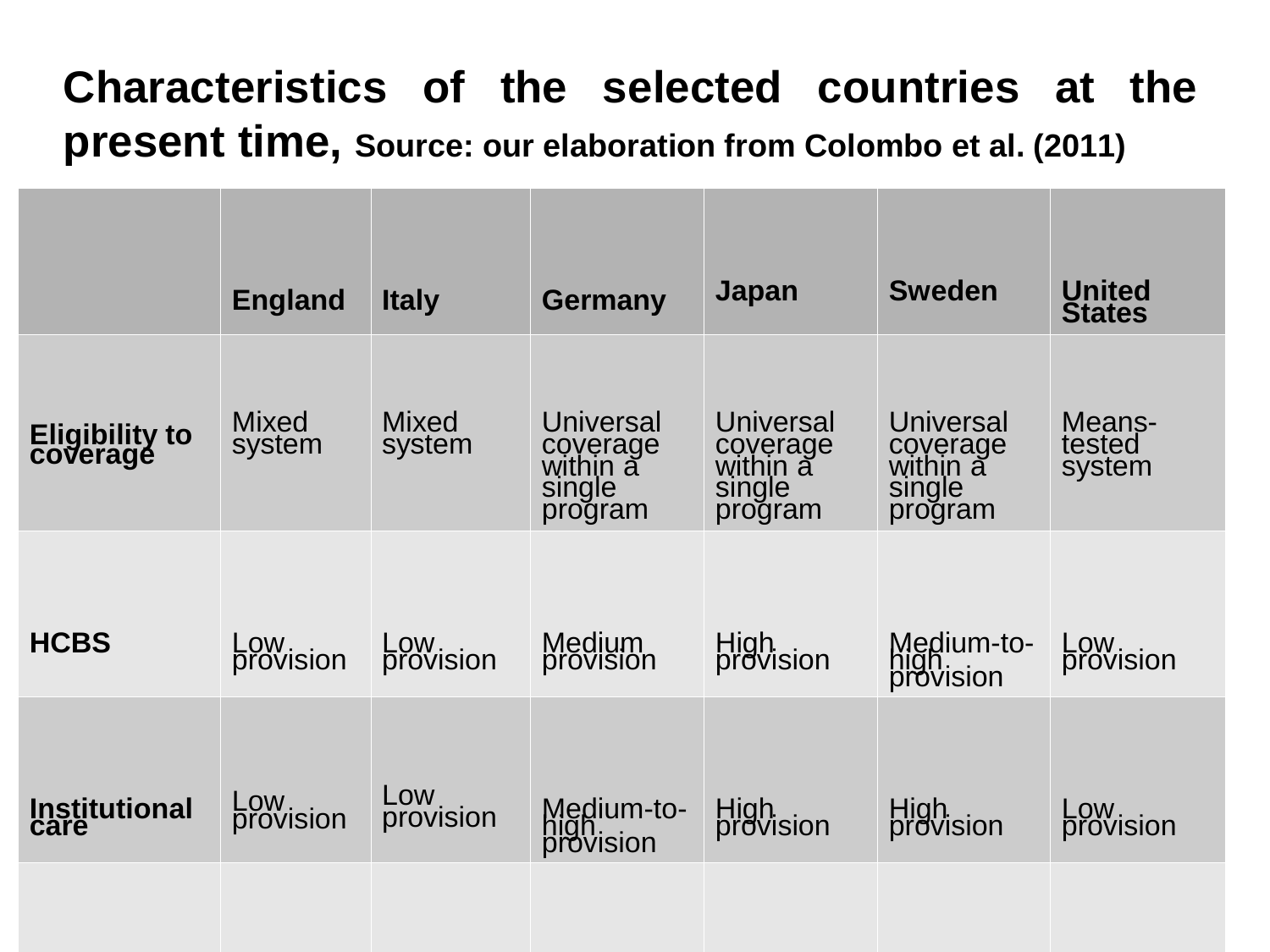# **NATIONAL TEMPLATE (an example)**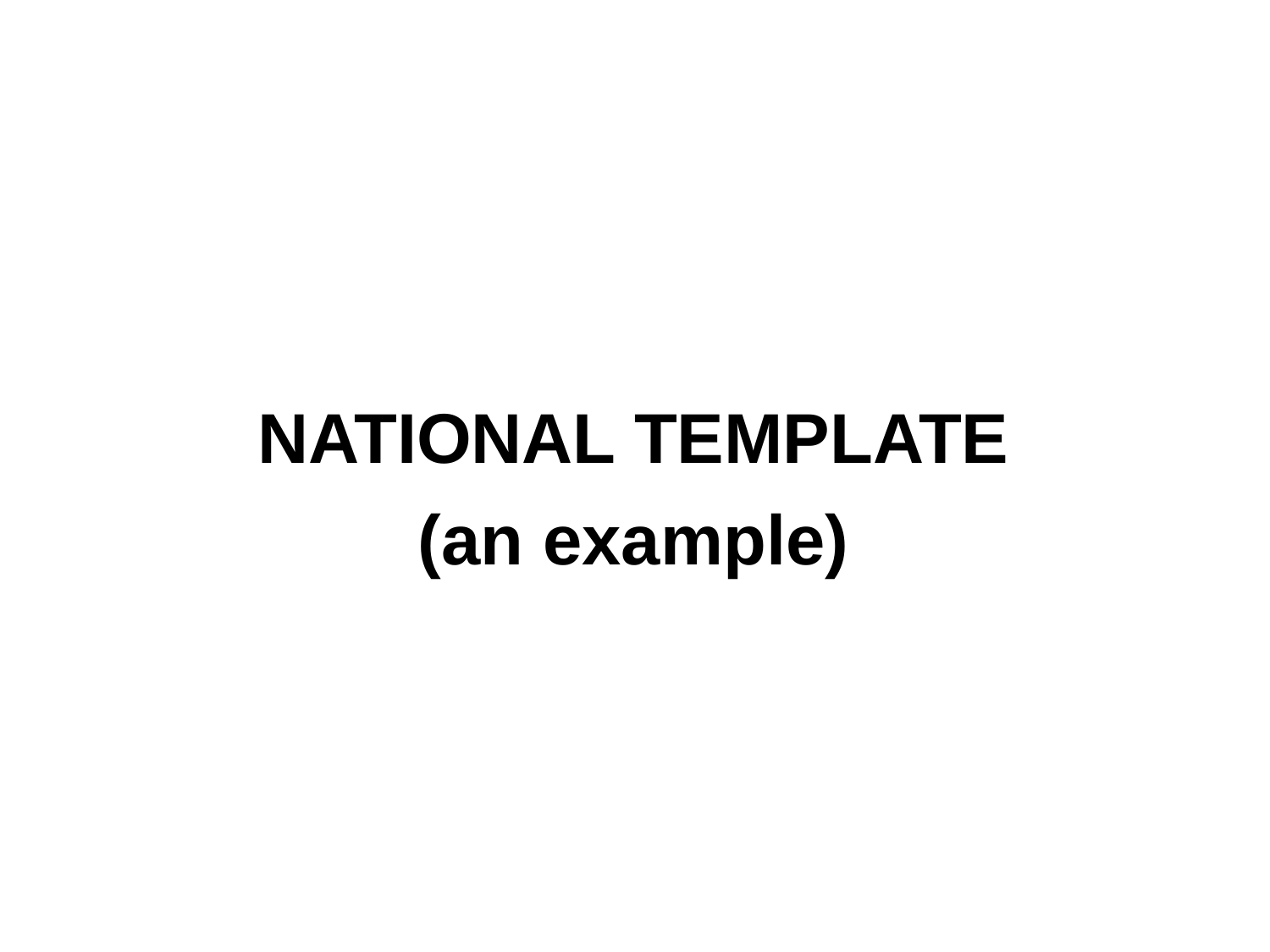# *SWEDEN*

|                  |                                                               | <b>Early</b><br><b>1990s</b> | <b>Early</b><br><b>2000s</b> | <b>Early</b><br><b>2010s</b> |
|------------------|---------------------------------------------------------------|------------------------------|------------------------------|------------------------------|
| Care<br>package  | Home care vs.<br>Institutions (ratio)                         | 1.3                          | 1.0                          | 1.6                          |
|                  | Cash benefits vs.<br>Services in kind (ratio)                 | n.a.                         | n.a.                         | n.a.                         |
| Coverage         | Home care $(\%)$                                              | 9.8                          | 7.9                          | 8.3                          |
|                  | Institutions (%)                                              | 7.7                          | 8.3                          | 5.2                          |
|                  | Cash benefits (%)                                             | n.a                          | n.a.                         | n.a.                         |
| <b>Intensity</b> | Home care<br>(number of monthly<br>visits, hours)             | 24.4                         | 30.8                         | 29.3                         |
|                  | Institutions<br>(mean unit costs, net<br>inflation rate, Sek) | n.a.                         | 46,114                       | 52,112                       |
|                  | <b>Cash benefits</b>                                          | n.a                          | n.a.                         | n.a.                         |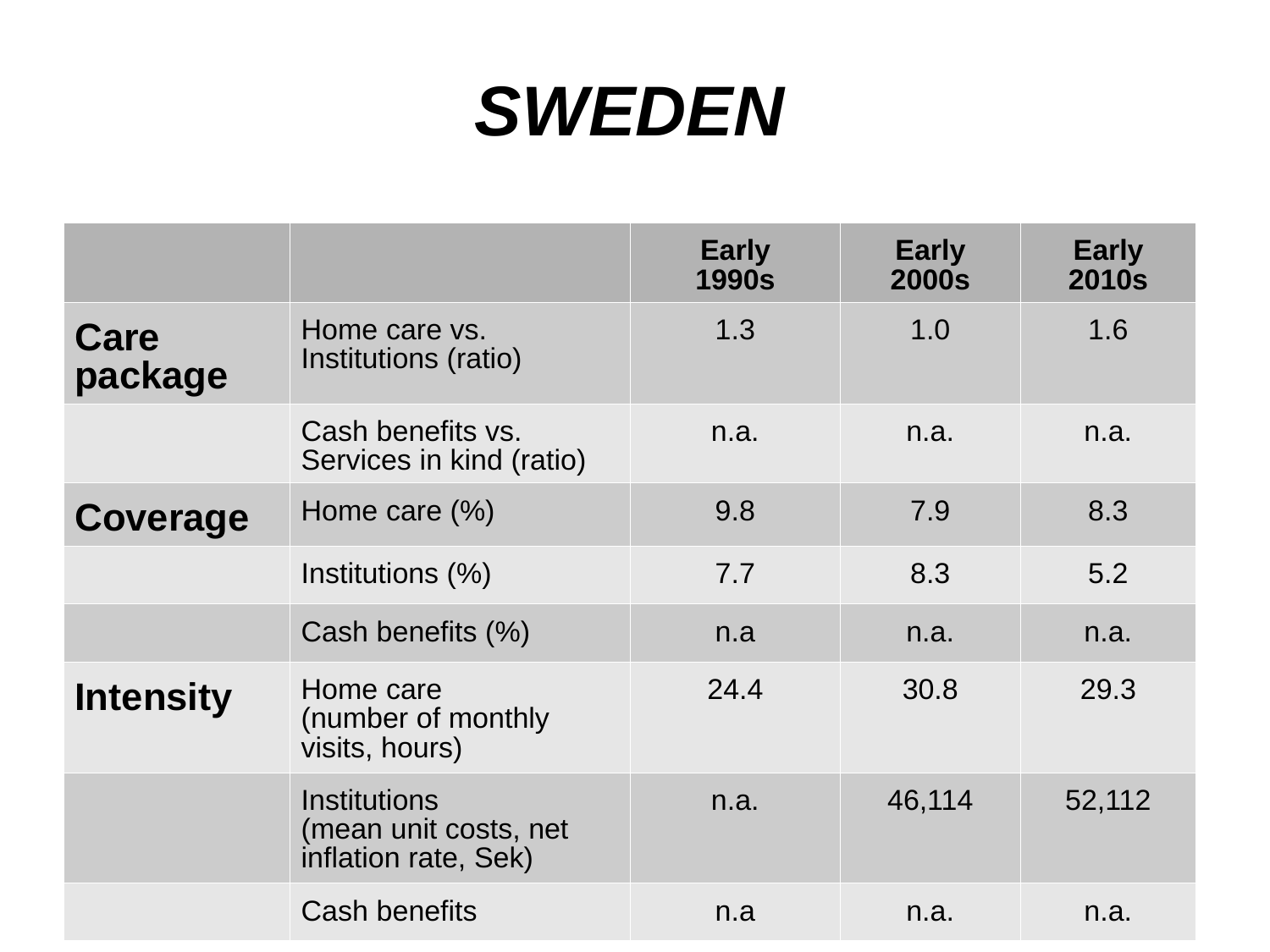# **COMPARATIVE OVERVIEW**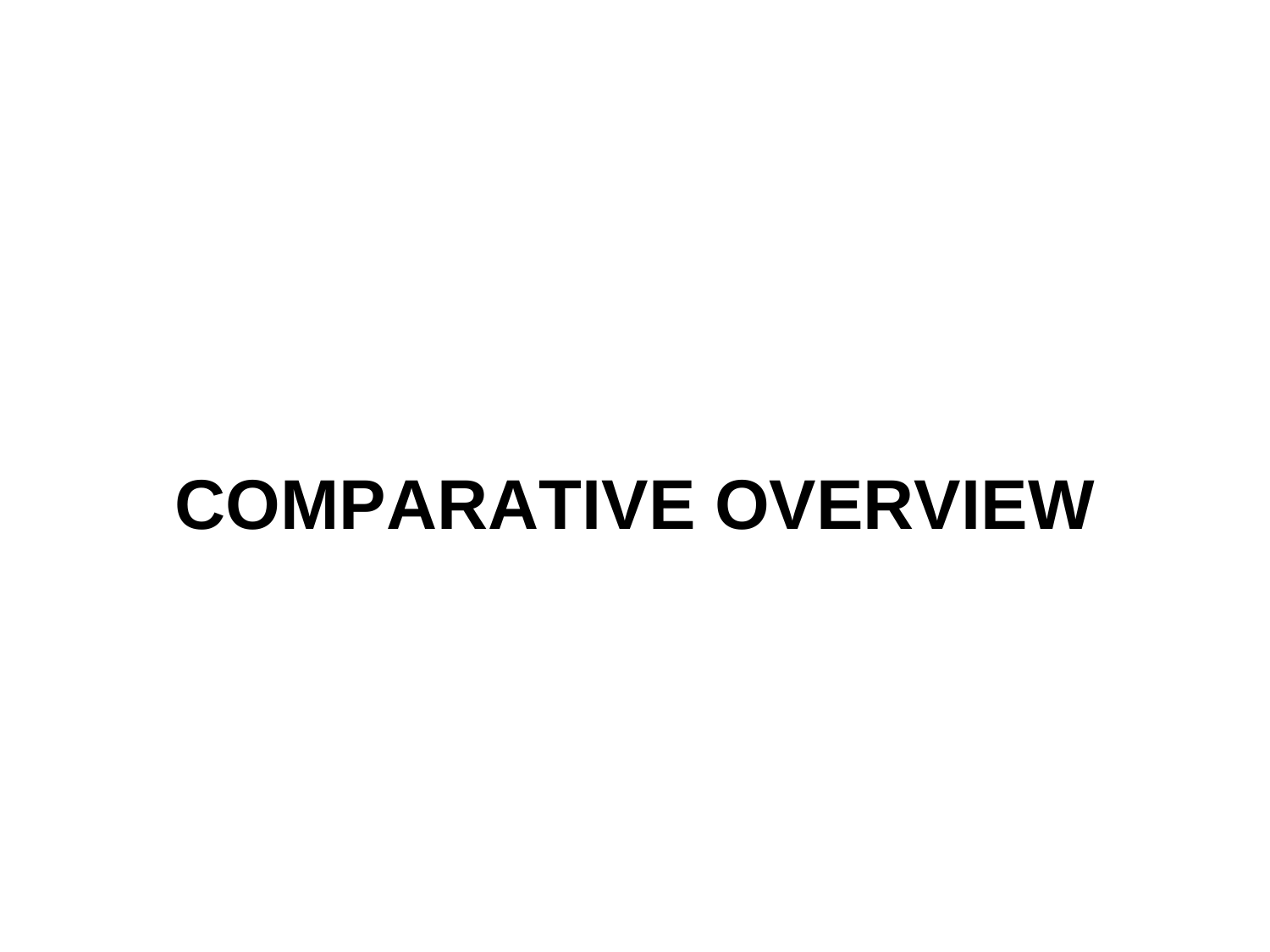#### *Trends in institutions***, coverage and intensity, early 2000s – early 2010s**

| Intensity (trend +)                 |                    |
|-------------------------------------|--------------------|
| <b>England, Germany, Us, Sweden</b> | <b>Italy</b>       |
|                                     |                    |
| Coverage (trend -)                  | Coverage (trend +) |
|                                     | <b>Japan</b>       |
| <b>Intensity (trend -)</b>          |                    |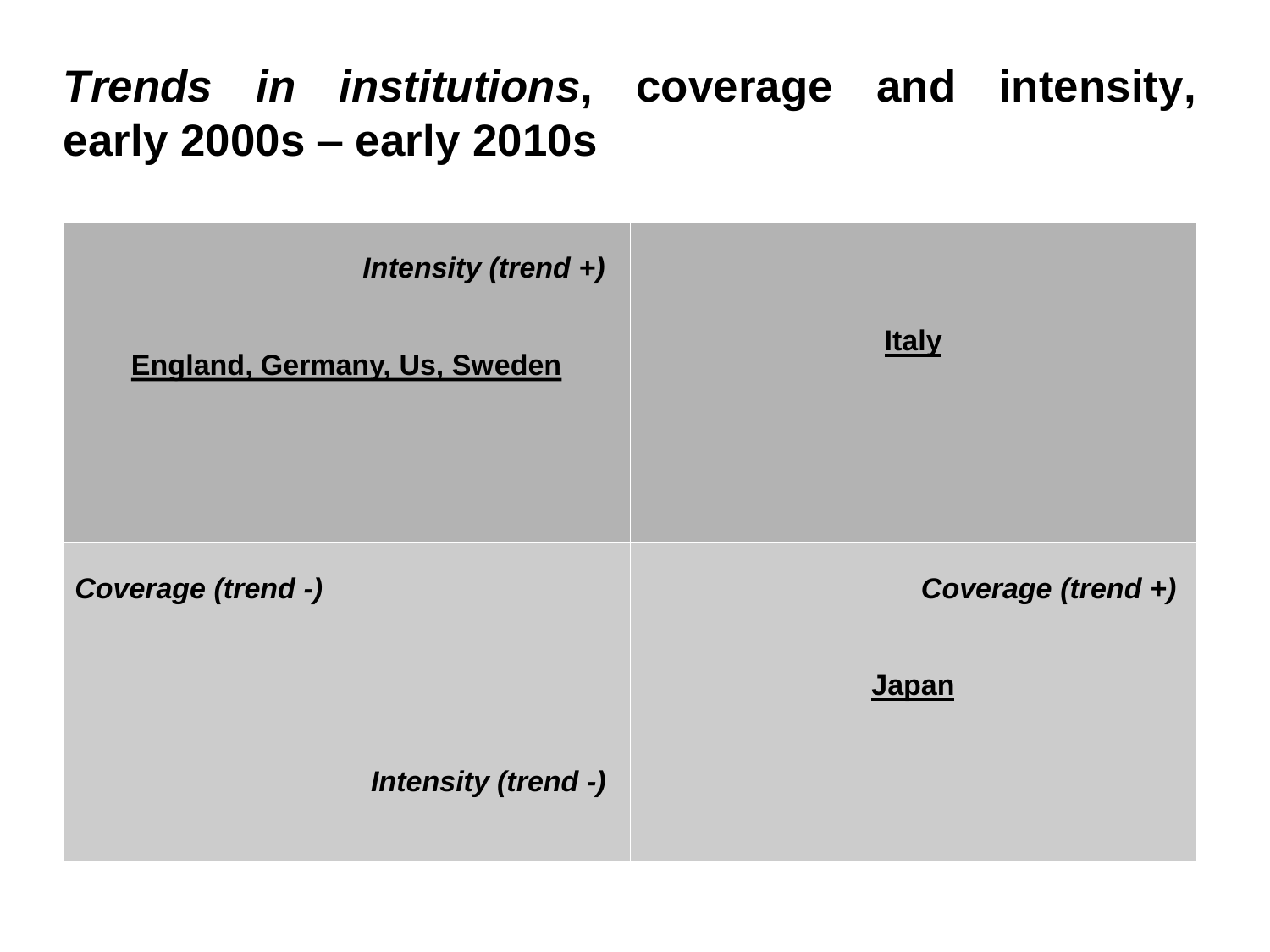#### *Coverage or intensity: what has emerged as the main policy driver?, Residential care, early 2000s onwards*

| <b>Intensity main driver</b>     |                             |
|----------------------------------|-----------------------------|
| <b>RESIDENTIAL CARE</b>          |                             |
|                                  |                             |
| <b>Coverage not main driver</b>  | <b>Coverage main driver</b> |
|                                  |                             |
|                                  |                             |
| <b>Intensity not main driver</b> |                             |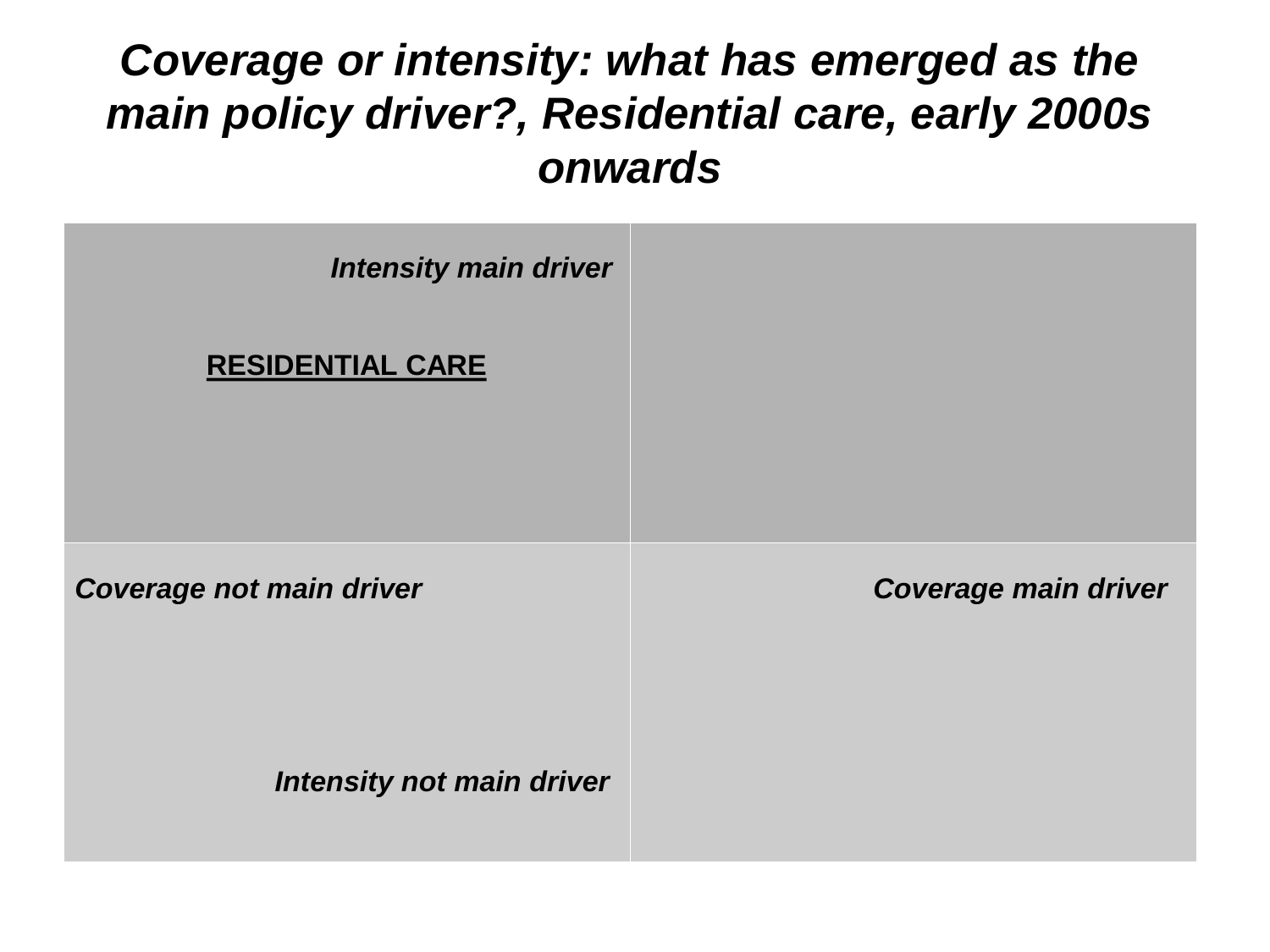#### *Trends in home care (services in kind***), coverage and intensity, early 2000s - early 2010s**

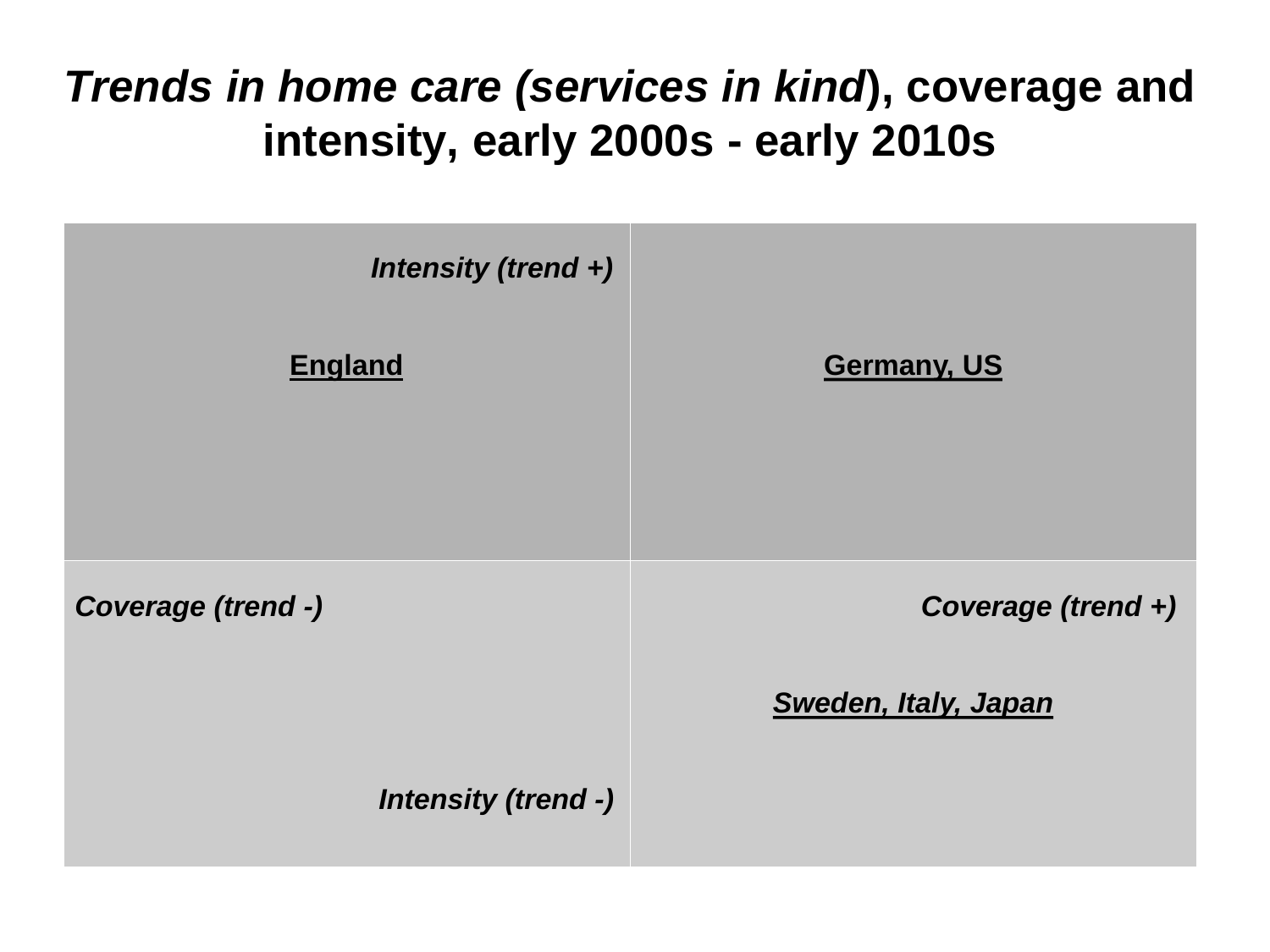*Coverage or intensity: what has emerged as the main policy driver?, Care in the community (cash benefits & services in kind), 1990s onwards*

| <b>Intensity main driver</b> |                                                |
|------------------------------|------------------------------------------------|
|                              |                                                |
|                              |                                                |
|                              |                                                |
| Coverage not main driver     | <b>Coverage main driver</b>                    |
|                              | Japan, Germany (entitlements' led<br>reforms)  |
|                              | England, Italy (pressures with no<br>reform)   |
|                              | Sweden (slight change in policy<br>orientation |
| Intensity not main driver    |                                                |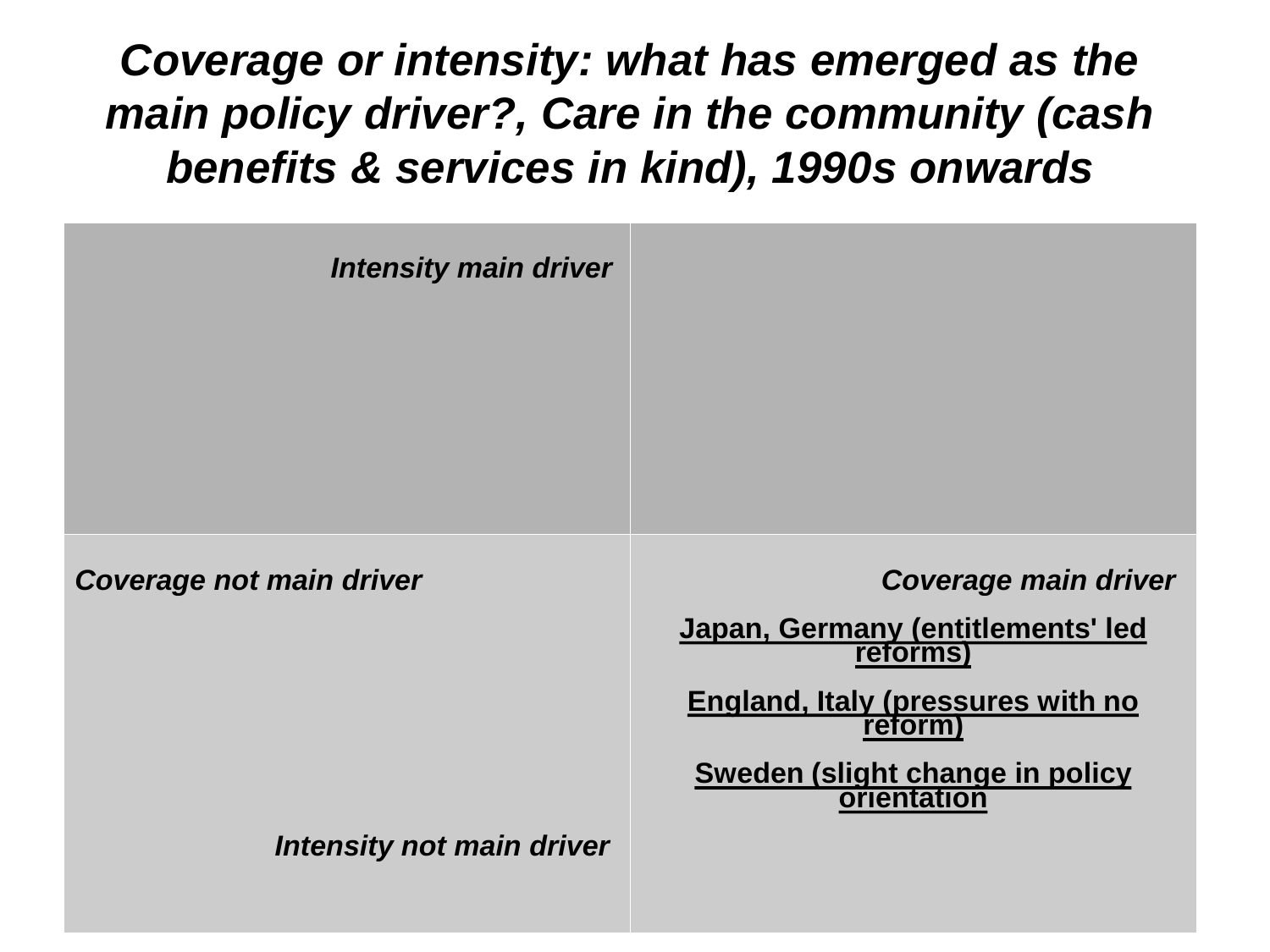*Coverage or intensity: what has emerged as the main policy driver?, Care in the community (cash benefits & services in kind), 1990s onwards*

| <b>Intensity main driver</b>    |                                                           |
|---------------------------------|-----------------------------------------------------------|
| <b>Residential care</b>         |                                                           |
|                                 |                                                           |
|                                 |                                                           |
| <b>Coverage not main driver</b> | <b>Coverage main driver</b>                               |
|                                 | Japan, Germany (entitlements' led<br>reforms)             |
|                                 | <b>England, Italy (pressures with no</b><br><b>reform</b> |
|                                 | <b>Sweden (slight change in policy)</b><br>orientation    |
| Intensity not main driver       |                                                           |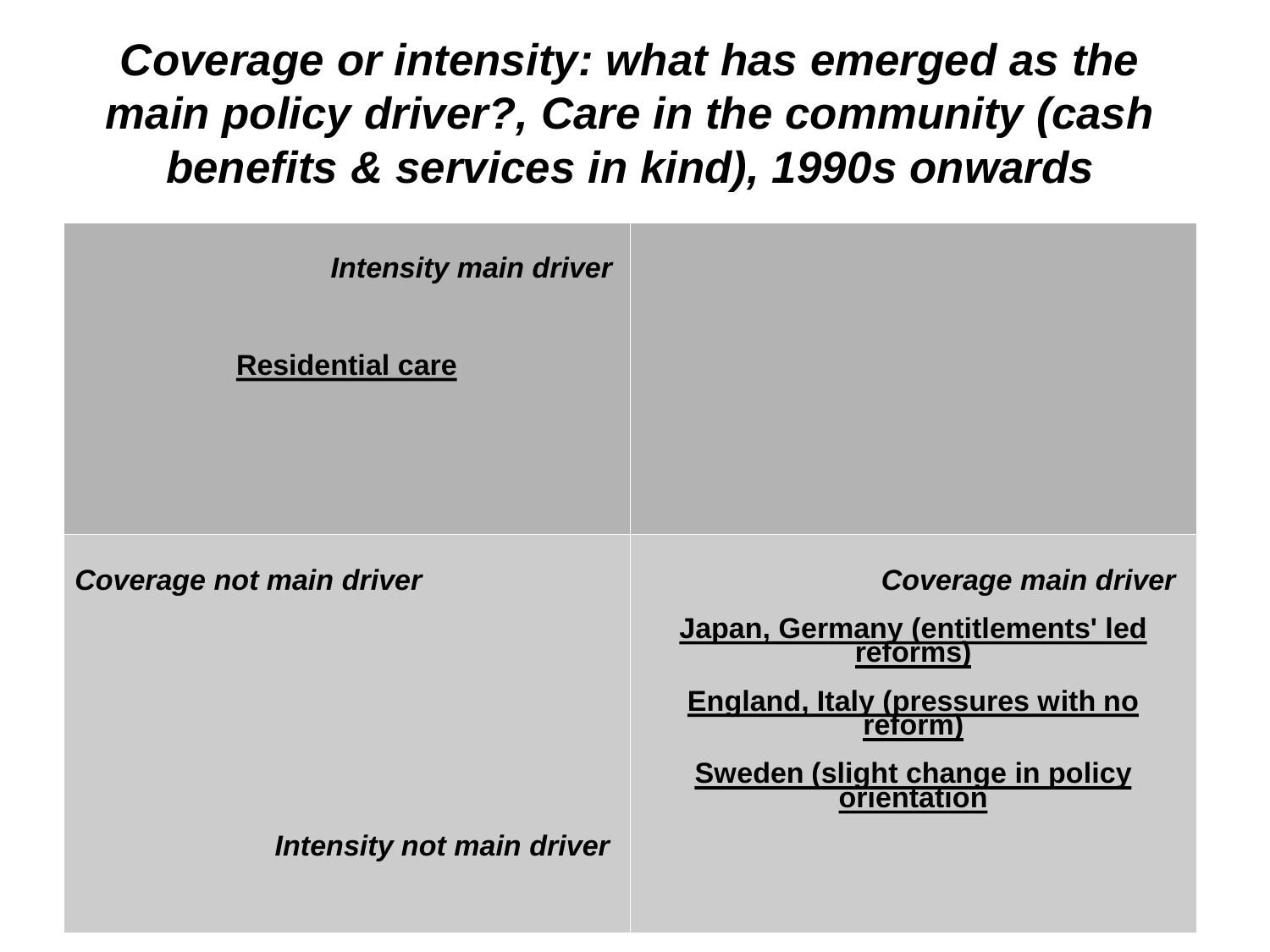#### *Proportion between coverage of home care and institutions***, early 90s to early 2010s**

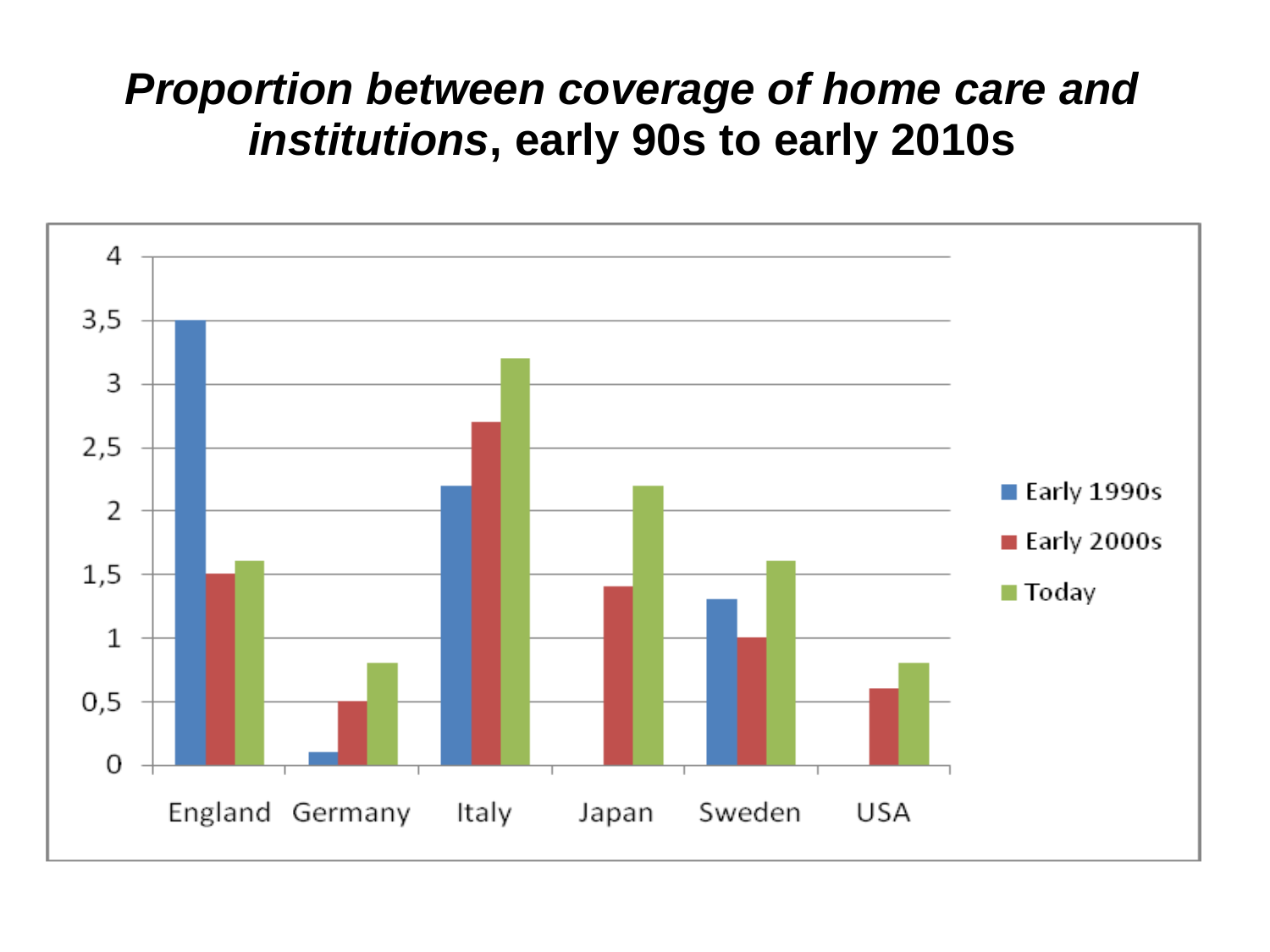#### *Introduction and/or wide enlargement of coverage of national cash benefits scheme***, early 90s to early 2010s**

| <b>COUNTRY</b> |            |
|----------------|------------|
| England        | <b>YES</b> |
| Germany        | <b>YES</b> |
| Italy          | <b>YES</b> |
| Japan          | <b>NO</b>  |
| Sweden         | <b>NO</b>  |
| Us             | <b>NO</b>  |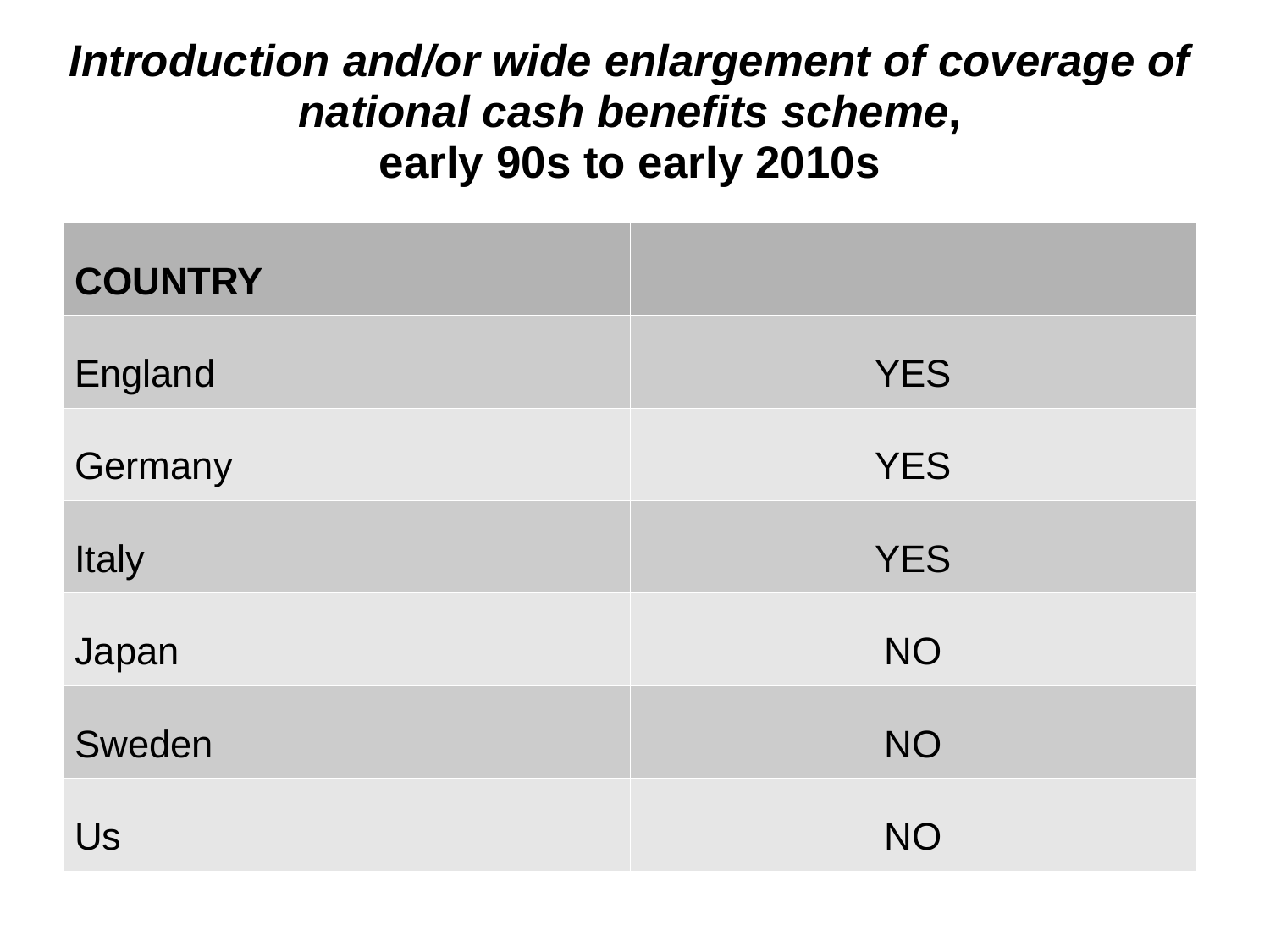*"How has resources' allocation changed over time in different OECD countries?*  **Why did we choose this research question?**

**1. Key topic for the future**, in a time of increasing demands and constrained resources

**2. Importance to look at policy changes over time,** in the comparative analysis of Ltc systems